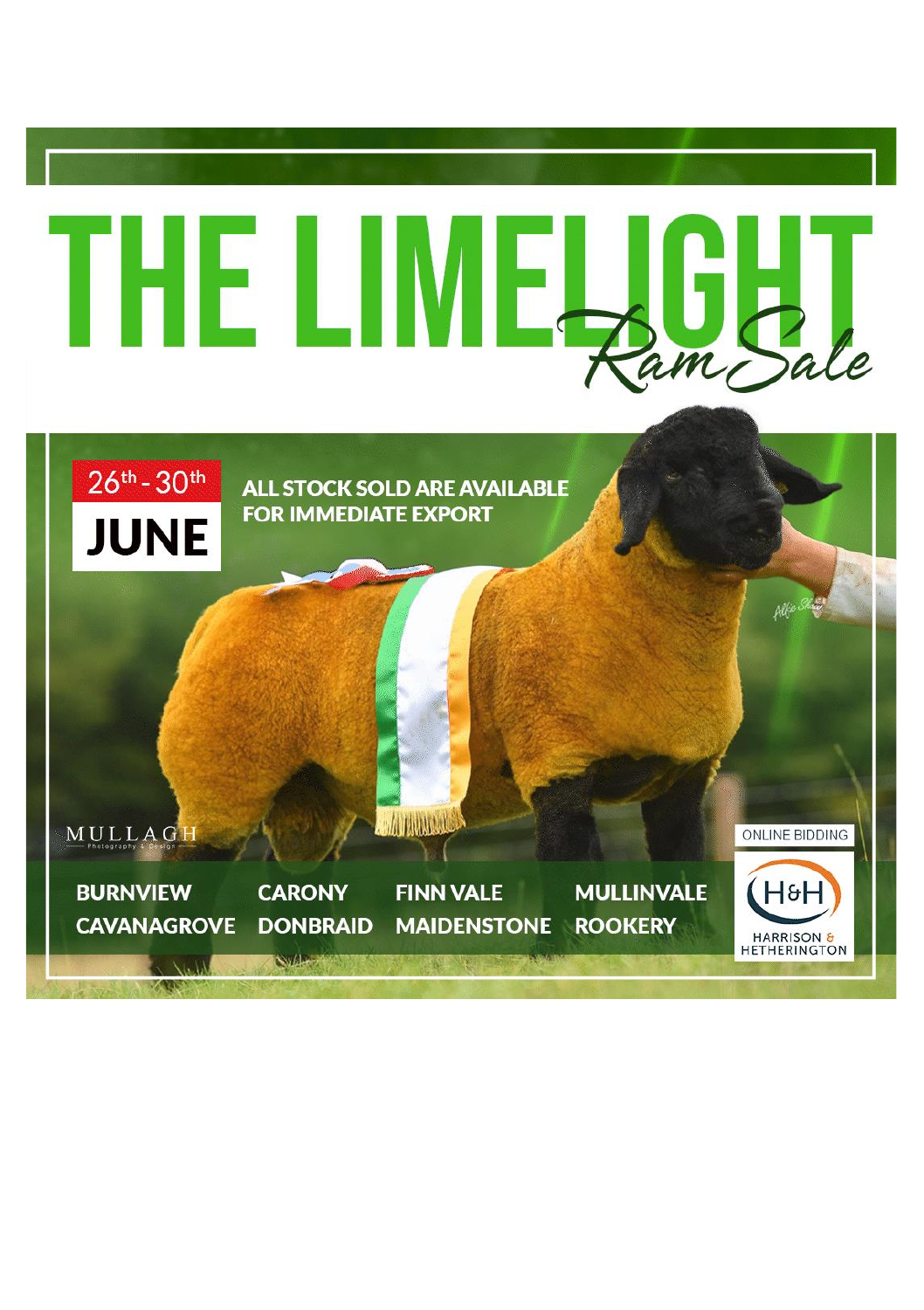# **LIMELIGHT SUFFOLK RAM SALE OF PEDIGREE SUFFOLK RAMS**

Viewing of Sale Catalogue and Entries **available from Thursday 23rd June**

**Bidding will commence on Sunday 26th June Bidding will finish on Thursday 30th June** (in 30 second intervals)

### **Consigning Flocks** Burnview Cavanagrove Carony Donbraid Finn Vale Midenstone Mullinvale Rookery

Sale Contacts James Little: 07872 840685 Grant Anderson: 07872 1209274 Sales Office: 01228 406230 Payment Office: 01228 406200



### Head Office:

 **Borderway Mart, Rosehill, Carlisle, CA1 2RS Tel: 01228 406230 or 01228 406200 Email: info@borderway.com Website: www.harrisonandhetherington.co.uk**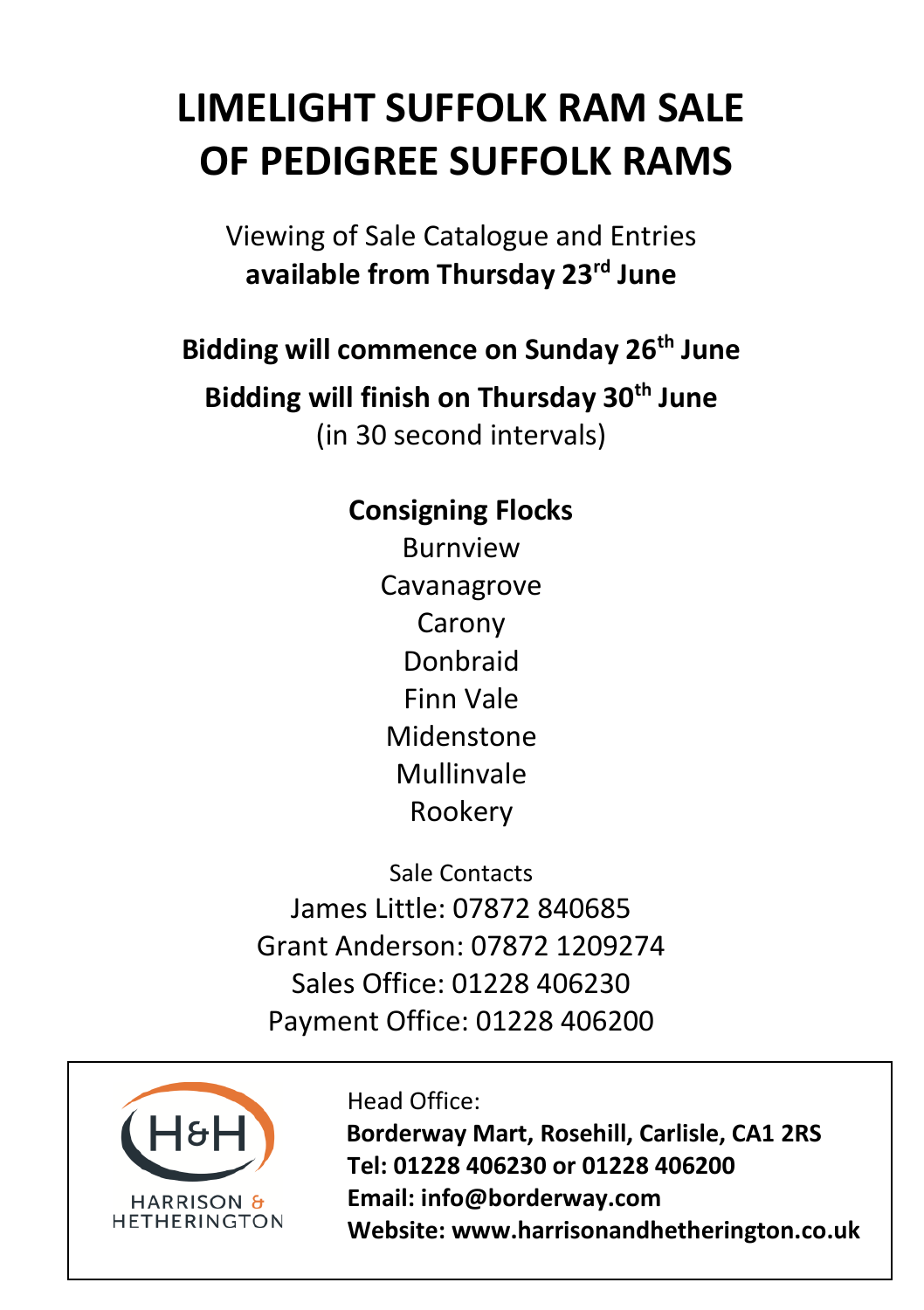# **General Information**

**CONDITIONS OF SALE:** Sold under the Livestock Auctioneers Terms & Conditions of Sale.

**METHOD OF SALE:** Each Lot will be sold in pounds sterling (£) and a buyers premium of 5.25% (inc VAT) will be added to the Bid Price.

The following methods of payment are accepted

- Debit card
- Business Credit card only, but will incur ad surcharge of 2%
- Direst Bank Transfer
- No Cash or Cheque

**REGISTRATIONS:** all stock in the sale are registered/birth notified with the relevant Breed Society.

**SETTLEMENT OF STOCK:** The purchaser must be registered with Harrison & Hetherington prior to bidding and must settle their accounts immediately as the close of the sale. No Lots or Lots shall be moved from the Vendor's holding until payment has been received.

The liability will remain with the Vendor until the purchaser receives the Lot(s), at this point, the title of the goods will be transferred to them.

The movement/haulage of purchased animal(s) will be agreed between Vendor and Purchaser. The purchaser will have 24 hours following delivery to satisfy the soundness of the animal(s).

Any disputes from the sale of animals to be notified to the Auctioneers within 24 hours of arrival along with a Veterinary certificate to justify any faults.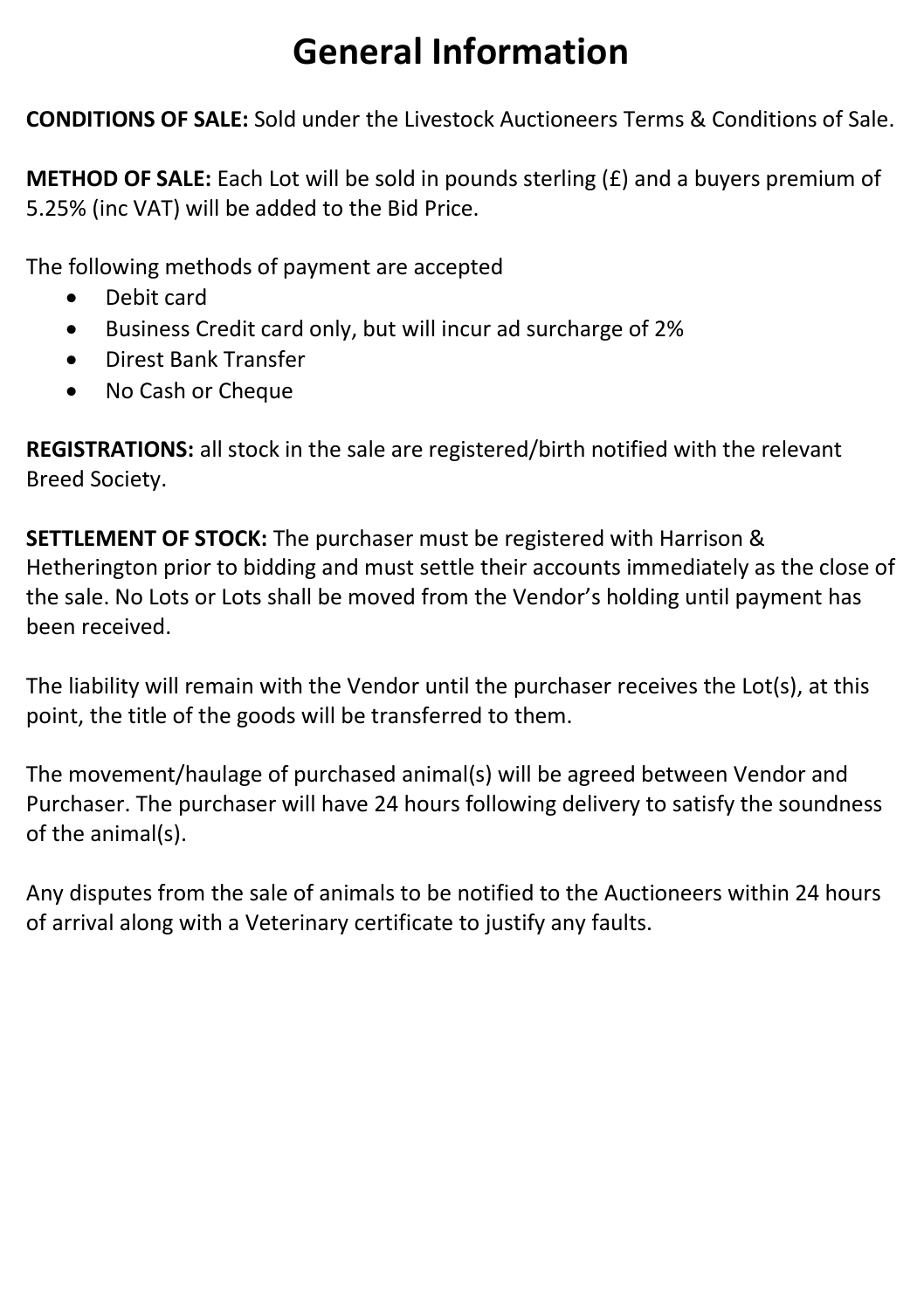## **HOW OUR SALE WORKS**

### **ALL PROSPECTIVE PURCHASERS MUST REGISTER AT**

www.harrisonandhetherington.co.uk Click on Online Sales

Viewing of Sale Catalogue and Entries **available from Thursday 23rd June**

**Bidding will commence on Sunday 26th June**

**Bidding will finish on Thursday 30th June**

(in 30 second intervals)

## **FURTHER INFORMATION REGARDING THE SALE PLEASE CONTACT THE SALES TEAM**

James Little: 07872 840685 Grant Anderson: 07872 1209274 Sales Office: 01228 406230 Payment Office: 01228 406200



Head Office:

**Borderway Mart, Rosehill, Carlisle, CA1 2RS T: 01228 406230 or 01228 406200**

 **W: www.harrisonandhetherington.co.uk**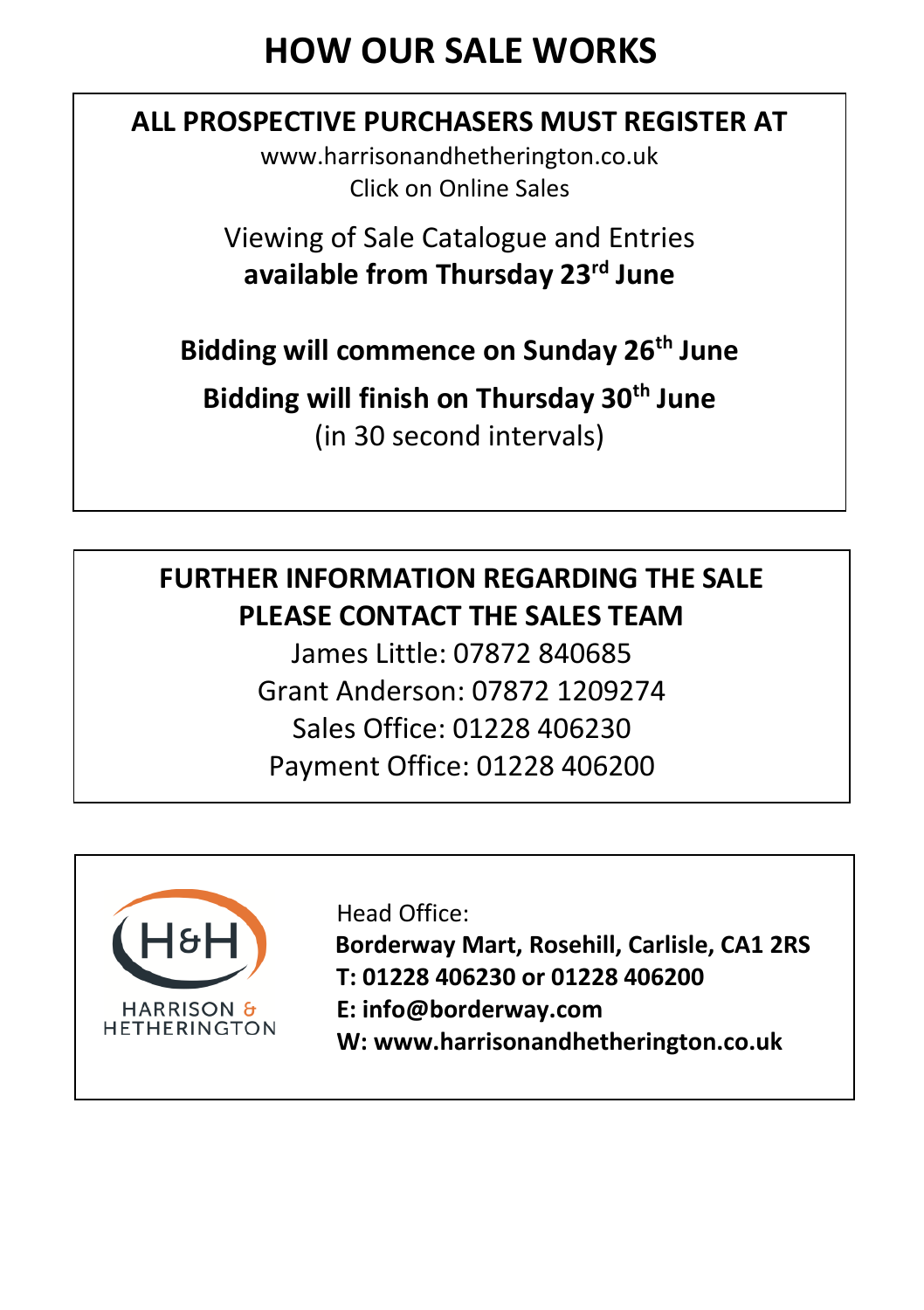#### **AUCTIONEER'S TERMS & CONDITIONS OF SALE (Incorporating the Auctioneer's Terms and Conditions)**

**1.**The bidding will take place in pre-set increments, the highest bid at the close of the auction will secure the lot, subject to vendors reserve being achieved and is seen to be binding.

**2.**The Purchaser must be registered with H&H Ltd prior to bidding (pre- registered) and pay for all Lot(s) purchased immediately at the close of sale. No Lot or Lots shall be moved from the vendors holding until payment has been received. The liability will remain with the vendor until the purchaser receives the lot(s), at this point title of the goods will be transferred to them.

#### **3. All payments are to be made in £ pounds sterling. Payment will be due in full at the final bid in respect of the lot sold plus all associated costs, buyers premium, Including VAT (value added tax) if applicable.**

Each Lot will be sold in pounds sterling (£) and a buyers' premium of 5% (plus VAT) will be added to the bid price

The following methods of payment are accepted

I. Debit card

II. Business Credit card only but will incur a surcharge of 2%

III. Direct bank transfer

IV. No Cash or Cheque

**4.** All statements in the catalogue at the time of sale along with the correct identification of the animals are the entire responsibility of the Vendors. The Auctioneers take no personal responsibility for the correctness of such statements or identities.

**5.** All statements in the catalogue relating to any veterinary or other tests are to be taken as statements of fact only. No such statements shall guarantee the purchaser of any animal against loss arising from the subsequent reaction of such animal to any test administered after the sale and the Vendors shall not be liable in any way should this occur.

**6.** The sale is held subject to the Conditions of Sale for the Livestock Auctioneers' Association for England and Wales.

**7.** No undertaking by the Auctioneers or their servants to take charge of any Lot or Lots after the sale or to forward them to their destination shall be held to impose upon the Auctioneers any legal obligation or vitiate any of these Conditions.

**9.** In as much as the Auctioneers act as agents for a disclosed principal they shall not be considered personally responsible for any default on the part of either purchasers or vendors and the remedy shall be against them only and not against the Auctioneers.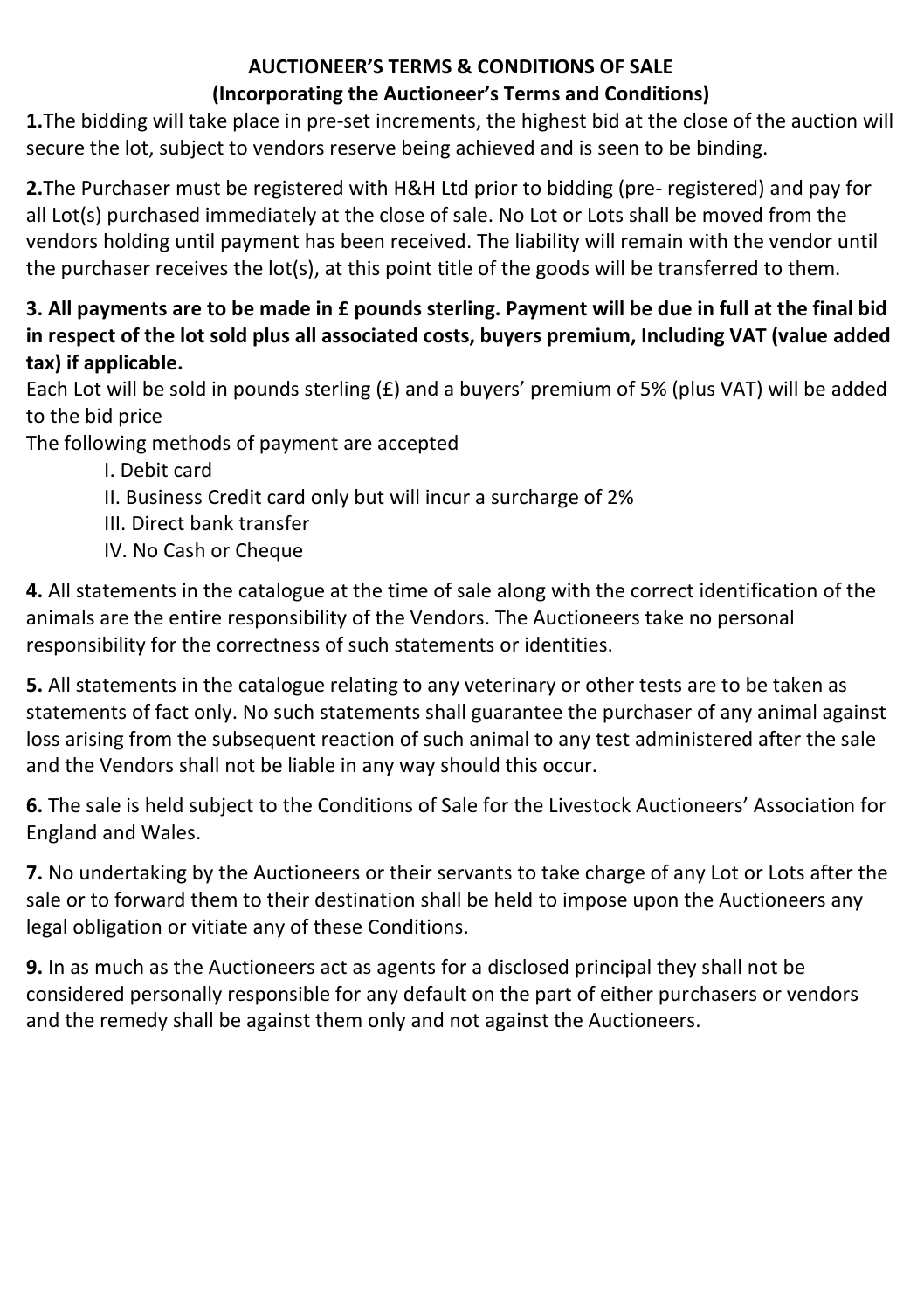# **CONSIGNORS**

| <b>Christie Finn</b> |                                                                                | <b>Maidenstone</b> | $6 - 8$    |  |
|----------------------|--------------------------------------------------------------------------------|--------------------|------------|--|
|                      | Newton Of Balquhain, Inverurie, Aberdeenshire, AB51 5HD                        |                    |            |  |
|                      | Donald Ian                                                                     | <b>Donbraid</b>    | $26-27$    |  |
|                      | Donbraid Farm, 19 Reaghan Road, Newtownstewart, Co Tyrone, N Ireland, BT78 4EJ |                    |            |  |
|                      | <b>Holmes CJ</b>                                                               | Rookery            | 20         |  |
|                      | Rookery Farm, Broadway, Worcestershire, WR12 7LA                               |                    |            |  |
|                      | <b>Kennedy Philip J</b>                                                        | Cavanagrove        | 18-19      |  |
|                      | 17 Bawn Manor, Hamiltonsbawn, Co Armagh, N Ireland, BT60 1LT                   |                    |            |  |
|                      | Liggett L & M                                                                  | Carony             | $9 - 13$   |  |
|                      | 49 Manse Road, Carony, Drumquin, Co Tyrone, N Ireland, BT78 4SE                |                    |            |  |
|                      | Lucas, AJ & JA                                                                 | <b>Finnvale</b>    | 14-17      |  |
|                      | Cavan House, Killygordon, Co Donegal, Ireland                                  |                    |            |  |
|                      |                                                                                |                    |            |  |
|                      | McMenamin, D<br>Killygordon, Lifford, Co Donegal, Ireland                      | <b>Mullinvale</b>  | 1-5, 28-32 |  |
|                      |                                                                                |                    |            |  |
|                      | Tait S & W                                                                     | <b>Burnview</b>    | $21 - 25$  |  |
|                      | 37 Lisnaharney Road, Eskradooey, Lislap, Co Tyrone, N Ireland, BT79 7UF        |                    |            |  |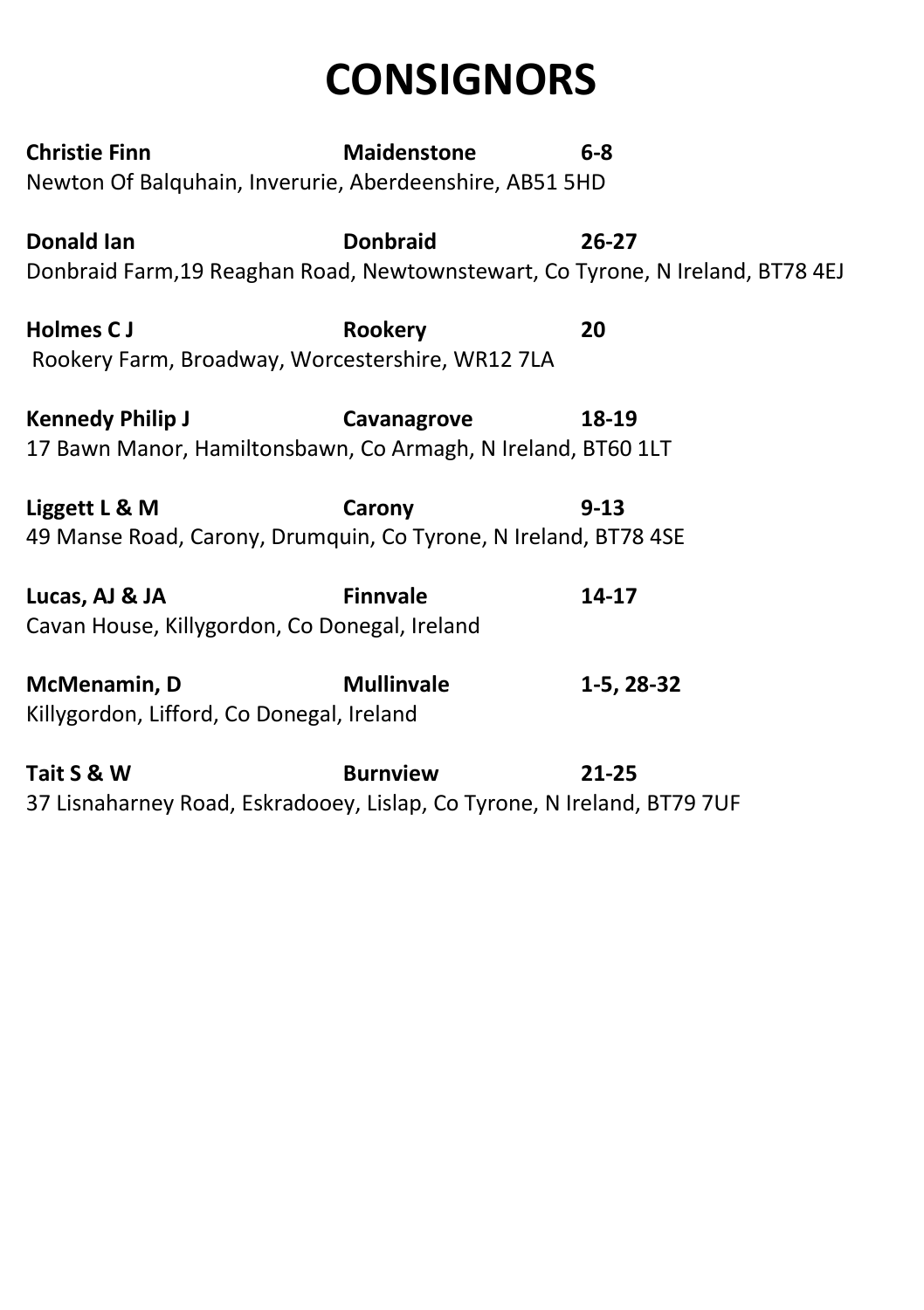#### **D McMenamin (Mullinvale)**

#### **LOT 1 Mullinvale UJU:22:03151 (IE041668203151C) ET 01 Jan 2022**

| Sire: | <b>Birness Warrior</b> | es: | Salopian Scuderia (V87:19:00614)     |
|-------|------------------------|-----|--------------------------------------|
|       | (1W:20:02779)          | gd: | Birness (1W:17:02085)                |
| Dam:  | Rhaeadr                | gs: | Stockton Sniper's Son (72H:18:05251) |
|       | (A12:19:02125)         | gd: | Rhaeadr (A12:13:084)                 |

This lamb is some machine! Sired by the great Birness Warrior, who's first sons sold last year to 13,000gns. Dam (pictured) was purchased privately from the Rhaeadr flock, she too has a great pedigree behind her.

#### **LOT 2 Mullinvale UJU:22:03171 (IE041668203171E) ET 02 Jan 2022**

| Sire: | Rookery Rebel      | gs: | Rookery The Real McCoy (DND:20:00829)    |
|-------|--------------------|-----|------------------------------------------|
|       | (DND:21:00920) gd: |     | Cairness (33H:19:03119)                  |
| Dam:  | <b>Burnview</b>    | gs: | Strathbogie Im Invincible (SUT:17:01520) |
|       | (T86:19:01360)     | gd: | Burnview (T86:1701148)                   |

This lamb has outstanding bone and colours. Dam cost 4500gns (pictured) her full ET sister bred the 13,000gns Burnview lamb sold at Ballymena 2021. This is the first son to be sold by 30,000gn Rookery Rebel and has done a great job I the flock so far.

#### **LOT 3 Mullinvale UJU:22:03187 (IE041668203187J) ET 30 Dec 2021**

| Sire: | Salopian Pure Gold gs: |     | Crewelands Kingpin (PWN:18:01027)     |
|-------|------------------------|-----|---------------------------------------|
|       | $(V87:21:00846)$ gd:   |     | Stockton (72H:16:03757)               |
| Dam:  | Limestone              | gs: | Limestone Aston Martin (KPC:18:01001) |
|       | (KPC:19:01188)         | gd: | Forkins (AOR:14:01201)                |

This lamb has a tight skin and good bone with outstanding pedigree. Dam is maternal sister to Limestone Legacy and is sired by Limestone Aston Martin. This is the first son to be offered for sale be Salopian Pure Gold who is maternal brother to 200,000gn record holder.

#### **LOT 4 Mullinvale UJU:22:03161 (IE041668203161D) ET 30 Dec 2021**

| Sire: | Rookery Rebel      | gs: | Rookery The Real McCoy (DND:20:00829) |
|-------|--------------------|-----|---------------------------------------|
|       | (DND:21:00920) gd: |     | Cairness (33H:19:03119)               |
| Dam:  | Mullinvale         | gs: | Rookery Rodeo (DND:16:00523)          |
|       | (UJU:19:01445)     | gd: | Mullinvale (UJU:16:01165)             |

Sired by the 30,000gn Rookery Rebel and dam going back to one of the best Glenho families. This lamb has style and power. Dam (photo as a lamb)

#### **LOT 5 Mullinvale UJU:22:03177 (IE041668203177H) ET 03 Jan 2022**

| Sire: | Rookery Rebel        | es: | Rookery The Real McCoy (DND:20:00829) |
|-------|----------------------|-----|---------------------------------------|
|       | $(DND:21:00920)$ gd: |     | Cairness (33H:19:03119)               |
| Dam:  | Solwaybank           | gs: | Solwaybank Overdrive (FHT:16:01243)   |
|       | (FHT:17:01434)       | gd: | Solwaybank (FHT:14:00843)             |

Dam was purchased privately from the Solwaybank flock. This lambs is sired by 30,000gn Cockney Rebel and has great bone and carriage.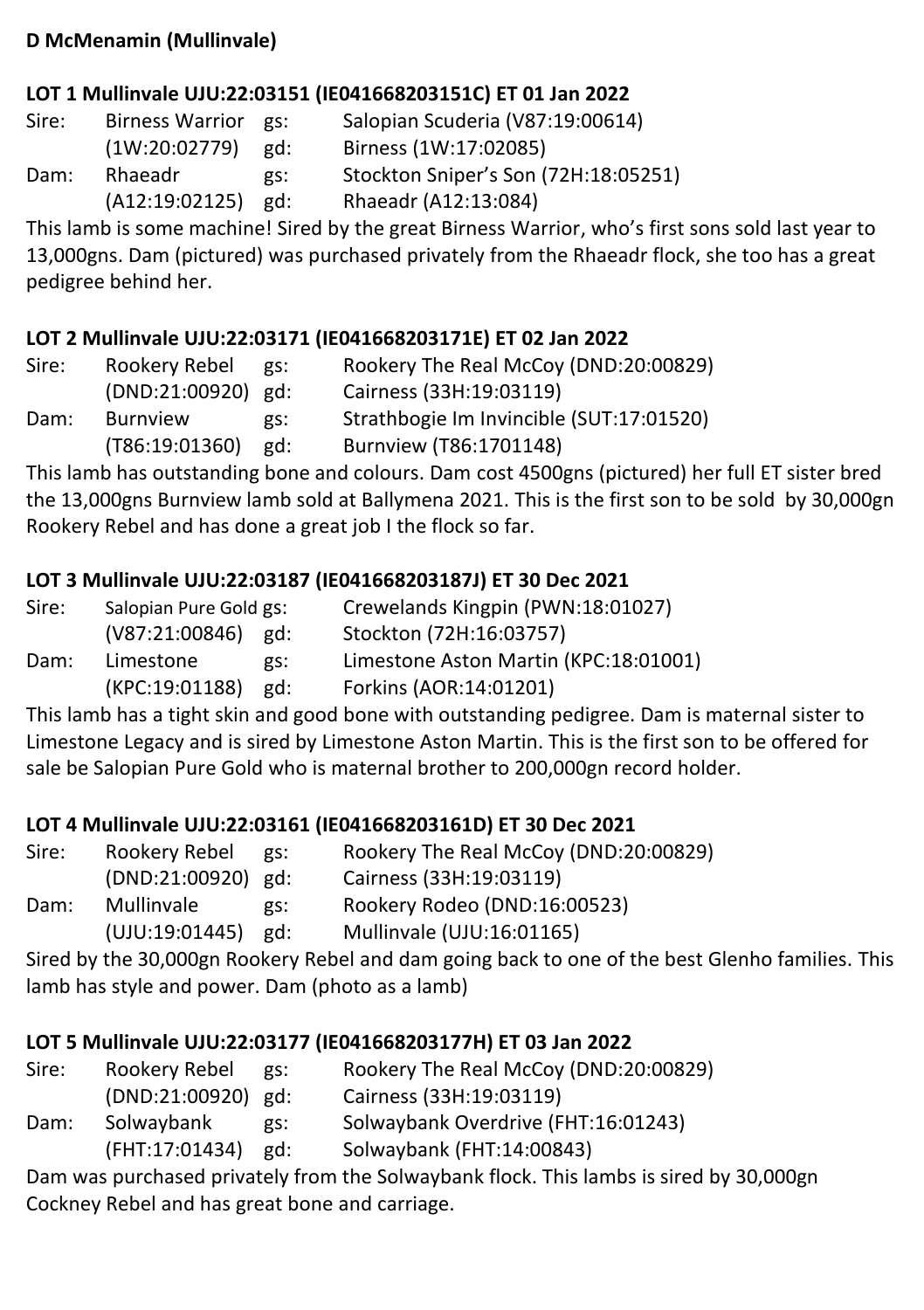#### **Finn Christie (Maidenstone)**

#### **LOT 6 Maidenstone WHU:22:01400 (UK0524877/01400) (Notified) SINGLE ET 14 Jan 2022**

Sire: Cairness McCoy gs: Rookery The Real McCoy (DND:20:00829) (33H:21:03425) gd: Cairness (33H:17:02709) Dam: Balquhain gs: Deveronside Doodlebug (NAJ:15:00385) (PDN:16:00699) gd: Strathisla (FNV:L101)

#### **LOT 7 Maidenstone WHU:22:01404 (UK0524877/01404) (Notified) SINGLE ET 15 Jan 2022**

Sire: Cairness McCoy gs: Rookery The Real McCoy (DND:20:00829) (33H:21:03425) gd: Cairness (33H:17:02709) Dam: Balquhain gs: Deveronside Doodlebug (NAJ:15:00385) (PDN:16:00699) gd: Strathisla (FNV:L101)

#### **LOT 8 Maidenstone WHU:22:01394 (UK0524877/01394) (Notified) SINGLE ET 13 Jan 2022**

| Sire: | Cairness McCoy gs: |     | Rookery The Real McCoy (DND:20:00829) |
|-------|--------------------|-----|---------------------------------------|
|       | (33H:21:03425)     | gd: | Cairness (33H:17:02709)               |
| Dam:  | <b>Balguhain</b>   | gs: | Deveronside Doodlebug (NAJ:15:00385)  |
|       | (PDN:16:00699) gd: |     | Strathisla (FNV:L101)                 |

#### **L & M Liggett (Carony)**

#### **LOT 9 Carony DBB:22:01448 (UK1701701/01448) (Notified) TWIN 28 Dec 2021**

| Sire: | <b>Ballinatone Show Stopper gs:</b> |     | Solwaybank Sapphire 2 (FHT:17:01448) |
|-------|-------------------------------------|-----|--------------------------------------|
|       | $(TDL:21:03062)$ gd:                |     | Ballynacanon (KKW:16:00743)          |
| Dam:  | Carony                              | gs: | Rookery Ringmaster (DND:18:00652)    |
|       | (DBB:20:01009) gd:                  |     | Carony (DBB:12:060)                  |

#### **LOT 10 Carony DBB:22:01432 (UK1701701/01432) (Notified) TWIN 28 Dec 2021**

| Sire: | Blackbrae Black Label gs: |     | Cloontagh Chieftain (NDF:15:02039) |
|-------|---------------------------|-----|------------------------------------|
|       | (E35:21:00786)            | gd: | Blackbrae (E35:19:00610)           |
| Dam:  | Carony                    | gs: | Rookery Jagerbomb (DND:18:00666)   |
|       | $(DBB:19:00995)$ gd:      |     | Carony (DBB:17:00705)              |

#### **LOT 11 Carony DBB:22:01387 (UK1701701/01387) (Notified) 6 ET 28 Dec 2021**

| Sire: | <b>Ballinatone Show Stopper gs:</b> |     | Solwaybank Sapphire 2 (FHT:17:01448) |
|-------|-------------------------------------|-----|--------------------------------------|
|       | $(TDL:21:03062)$ gd:                |     | Ballynacanon (KKW:16:00743)          |
| Dam:  | Carony                              | gs: | Rhaeadr Readymix (A12:15:01276)      |
|       | (DBB:17:00765) gd:                  |     | Carony (DBB:15:00509)                |

#### **LOT 12 Carony DBB:22:01311 (UK1701701/01311) (Notified) TRIPLET 28 Dec 2021**

| Sire: | <b>Ballinatone Show Stopper gs:</b> |     | Solwaybank Sapphire 2 (FHT:17:01448) |
|-------|-------------------------------------|-----|--------------------------------------|
|       | $(TDL:21:03062)$ gd:                |     | Ballynacanon (KKW:16:00743)          |
| Dam:  | Carony                              | gs: | Rookery Ringmaster (DND:18:00652)    |
|       | $(DBB:20:01015)$ gd:                |     | Carony (DBB:12:030)                  |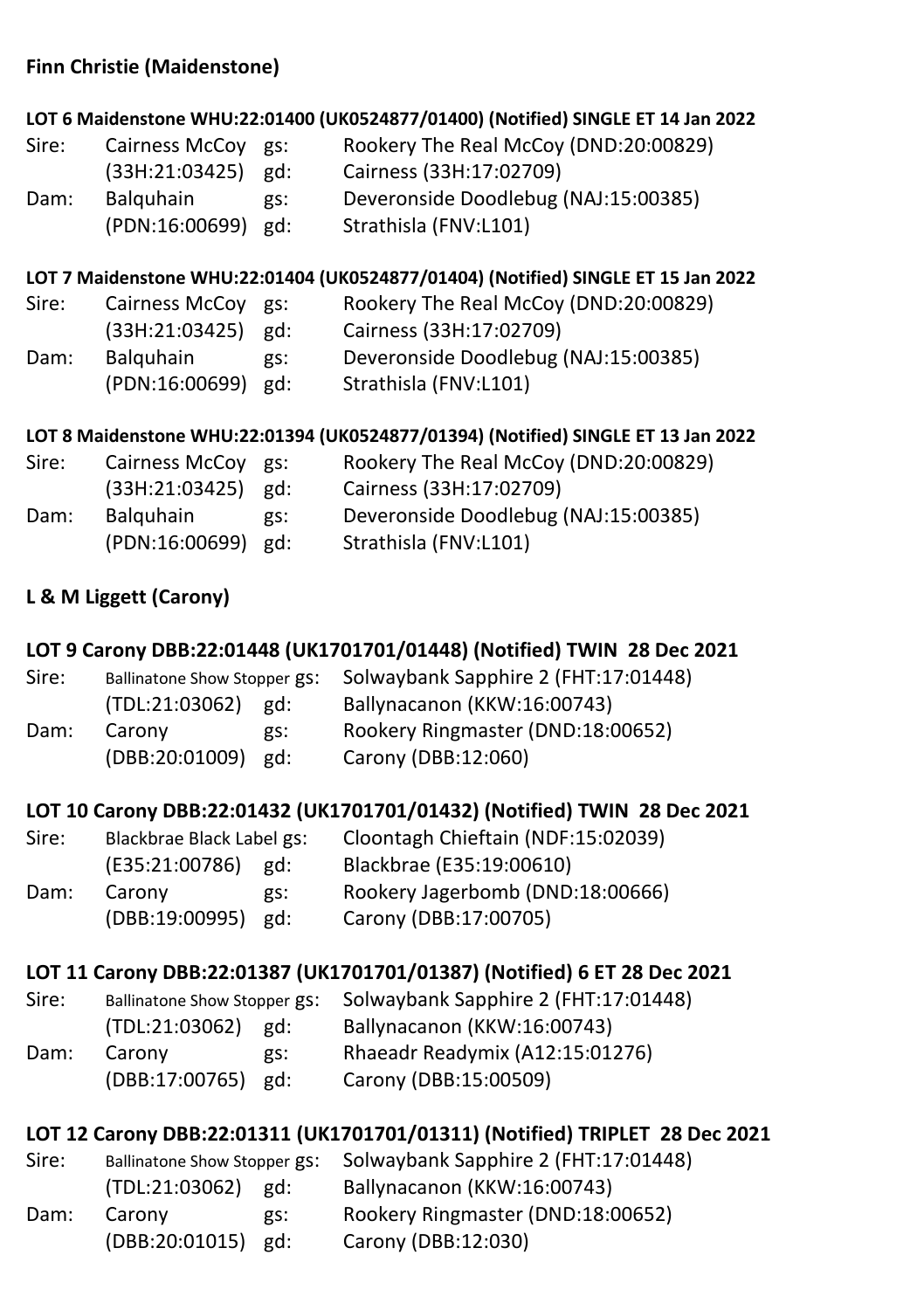|       |                                     |                   | LOT 13 Carony DBB:22:01436 (UK1701701/01436) (Notified) TWIN 28 Dec 2021                   |
|-------|-------------------------------------|-------------------|--------------------------------------------------------------------------------------------|
| Sire: | <b>Ballinatone Show Stopper gs:</b> |                   | Solwaybank Sapphire 2 (FHT:17:01448)                                                       |
|       | $(TDL:21:03062)$ gd:                |                   | Ballynacanon (KKW:16:00743)                                                                |
| Dam:  | Carony                              | gs:               | Rhaeadr Readymix (A12:15:01276)                                                            |
|       | (DBB:18:00867) gd:                  |                   | Carony (DBB:13:058)                                                                        |
|       | AJ & JA Lucas (Finn Vale)           |                   |                                                                                            |
|       |                                     |                   | LOT 14 Finnvale DWT:22:01476 (IE041642601476J) ET 29 Dec 2021                              |
| Sire: | Rhaeadr Roadruner gs:               |                   | Limestone Lightning (KPC:19:01199)                                                         |
|       | $(A12:20:02327)$ gd:                |                   | Rhaeadr (A12:17:01750)                                                                     |
| Dam:  | Pyeston                             | gs:               | Cavanagrove Catalyst (NLP:16:00411)                                                        |
|       | (LVL:17:00385) gd:                  |                   | Pyeston (LVL:15:00234)                                                                     |
|       |                                     |                   | LOT 15 Finnvale Abracadabra DWT:22:01479 (IE041642601479F) ET 29 Dec 2021                  |
| Sire: | Salopian Pure Gold gs:              |                   | Crewelands Kingpin (PWN:18:01027)                                                          |
|       | (V87:21:00846) gd:                  |                   | Stockton (72H:16:03757)                                                                    |
| Dam:  | Shannagh                            | $\overline{gs}$ : | Lakeview Armani (JFF:17:02568)                                                             |
|       | (78A:18:06391) gd:                  |                   | Shannagh (78A:16:05466)                                                                    |
|       |                                     |                   | Dam was purchased from the Shannagh and Castleisle flocks for €2000                        |
|       |                                     |                   | LOT 16 Finnvale Apocalypse DWT:22:01525 (IE041642601525D) SINGLE 23 Jan 2022               |
| Sire: | Beechcrest Barbarian gs:            |                   | Strathbogie Joel (SUT:20:004653)                                                           |
|       | (CLJ:21:00324) gd:                  |                   | Beechcrest (SLJ:18:00128)                                                                  |
| Dam:  | Finnvale                            | gs:               | Moatfarrell Golden Eye (N43:13:070)                                                        |
|       | (DWT:16:00877) gd:                  |                   | Finnvale (DWT:13:006)                                                                      |
|       |                                     |                   | One of the flock's favourite, this boy has real potential! He has great colours and power. |

#### **LOT 17 Finnvale Alfie DWT:22:01532 (IE041642601532H) TWIN 17 Feb 2022**

| Sire:<br>Beechcrest Barbarian gs: |                    |     | Strathbogie Joel (SUT:20:004653) |
|-----------------------------------|--------------------|-----|----------------------------------|
|                                   | (CL):21:00324)     | ed: | Beechcrest (SLJ:18:00128)        |
| Dam:                              | Finnvale           | gs: | Birness Barabbas (1W:16:01741)   |
|                                   | (DWT:16:00877) gd: |     | Finnvale (DWT:12:029)            |

Youngest born lamb of the consignment, a very smart lamb with great presence.

#### **Philip J Kennedy (Cavanagrove)**

#### **LOT 18 Cavanagrove NLP:22:00649 (UK1710252/00649) (Notified) SINGLE 02 Jan 2022**

| Sire: | Crewelands Kingpings: | Ballynacannon Booty Hunter (KKW:17:00857) |
|-------|-----------------------|-------------------------------------------|
|       | (PWN:18:01027) gd:    | Crewelands (PWN:16:00554)                 |
| Dam:  | Kinbally<br>gs:       | Rhaeadr Rio (A12:16:01333)                |
|       | (TDU:18:00178) gd:    | Teeshan (230:14:00107)                    |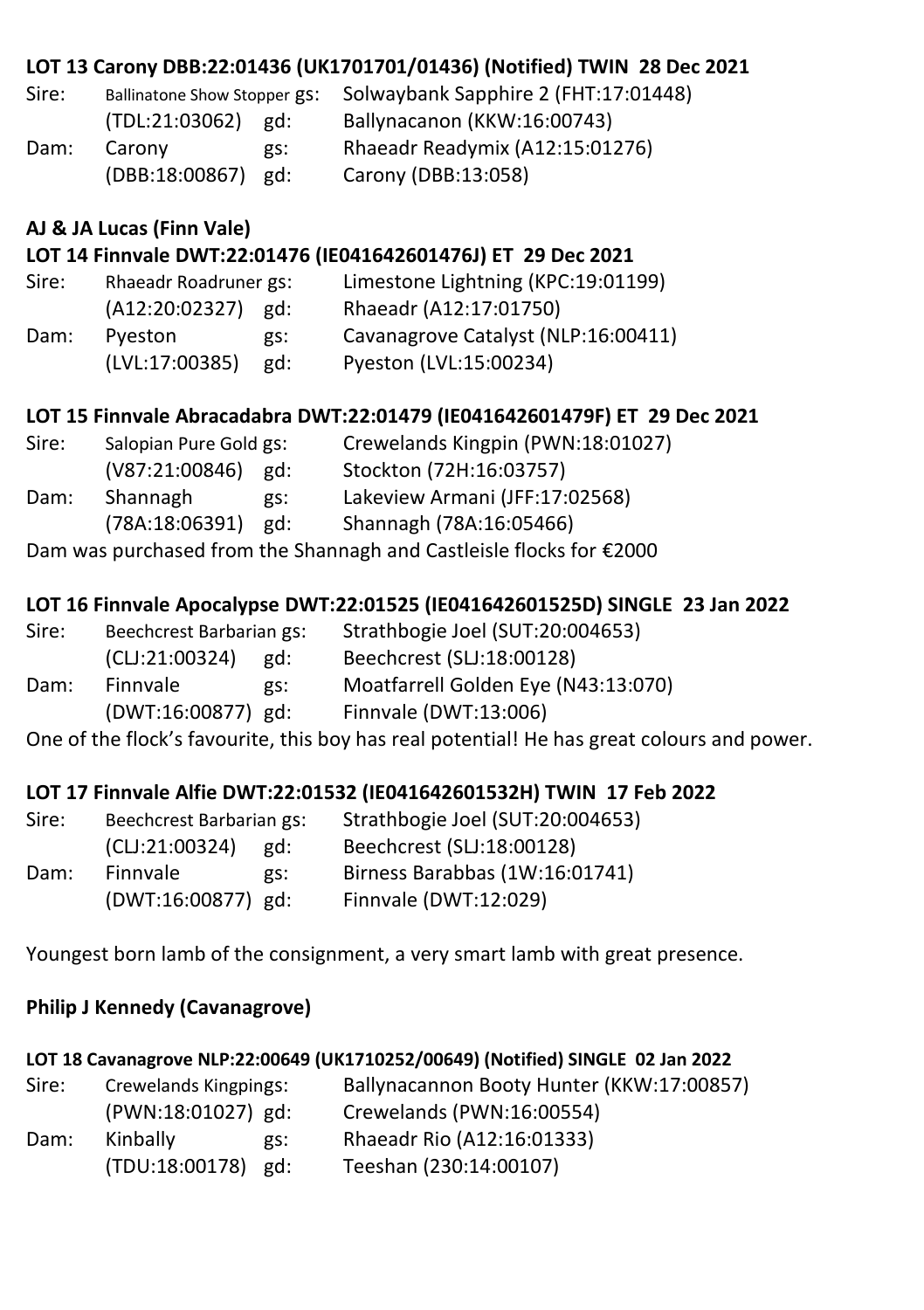#### **LOT 19 Cavanagrove NLP:22:00660 (UK1710252/00660) (Notified) TWIN 02 Jan 2022**

| Sire: | Crewelands Kingpin gs: | Ballynacannon Booty Hunter (KKW:17:00857) |
|-------|------------------------|-------------------------------------------|
|       | (PWN:18:01027) gd:     | Crewelands (PWN:16:00554)                 |
| Dam:  | Cavanagrove<br>gs:     | Strathbogie Im Invincible (SUT:17:01520)  |
|       | $(NLP:19:00519)$ gd:   | Cavanagrove (NLP:14:00288)                |

#### **C J Holmes (Rookery)**

#### **LOT 20 Rookery DND:22:00932 (UK0324720/00932) (Notified) SINGLE 06 Jan 2022**

Sire: Maidenstone Master Class gs: Crewelands Kingpin (PWN:18:01027) (WHU:21:01274) gd: Birness (1W:18:02203) Dam: Rookery gs: Rookery Grand Slam (DND:16:00544) (DND:19:00726) gd: Knockem (SUP:14:02215)

A flashy lamb with great style, power and flesh. He is sired by Maidenstone Master Class, who has bred tremendously well this season and out of a Rookery Grand Slam daughter.

#### **S & W Tait (Burnview)**

#### **LOT 21 Burnview T86:22:01607 (UK1700054/01607) (Notified) TWIN ET 21 Dec 2021**

| Sire: | Birness Warrior gs: |     | Salopian Scuderia (V87:19:00614)         |
|-------|---------------------|-----|------------------------------------------|
|       | (1W:20:02779)       | gd: | Birness (1W:17:02085)                    |
| Dam:  | <b>Burnview</b>     | gs: | Strathbogie Im Invincible (SUT:17:01520) |
|       | (T86:19:01315)      | gd: | Burnview (T86:14:00717)                  |

#### **LOT 22 Burnview T86:22:01606 (UK1700054/01606) (Notified) TWIN ET 21 Dec 2021**

| Sire: | Birness Warrior gs: |     | Salopian Scuderia (V87:19:00614)         |
|-------|---------------------|-----|------------------------------------------|
|       | (1W:20:02779)       | gd: | Birness (1W:17:02085)                    |
| Dam:  | <b>Burnview</b>     | gs: | Strathbogie Im Invincible (SUT:17:01520) |
|       | (T86:19:01315)      | ed: | Burnview (T86:14:00717)                  |

#### **LOT 23 Burnview T86:22:01622 (UK1700054/01622) (Notified) TWIN ET 22 Dec 2021**

- Sire: Strathbogie Joel gs: Crewelands Kingpin (PWN:18:01027) (SUT:20:04653) gd: Strathbogie (SUT:16:00637) Dam: Burnview gs: Burnview Hitman Ii (T86:17:01050) (T86:20:01415) gd: Burnview (T86:14:00717)
- 

#### **LOT 24 Burnview T86:22:01603 (UK1700054/01603) (Notified) SINGLE ET 21 Dec 2021**

| Sire: | Bridgeview Boots gs: |     | Salopian Scuderia (V87:19:00614)  |
|-------|----------------------|-----|-----------------------------------|
|       | (BLN:20:00790) gd:   |     | Burnview (T86:17:01033)           |
| Dam:  | <b>Bridgeview</b>    | gs: | Strathbogie Sirius (SUT:16:00621) |
|       | (BLN:19:00505)       | gd: | Strathisla (FNV:13:084)           |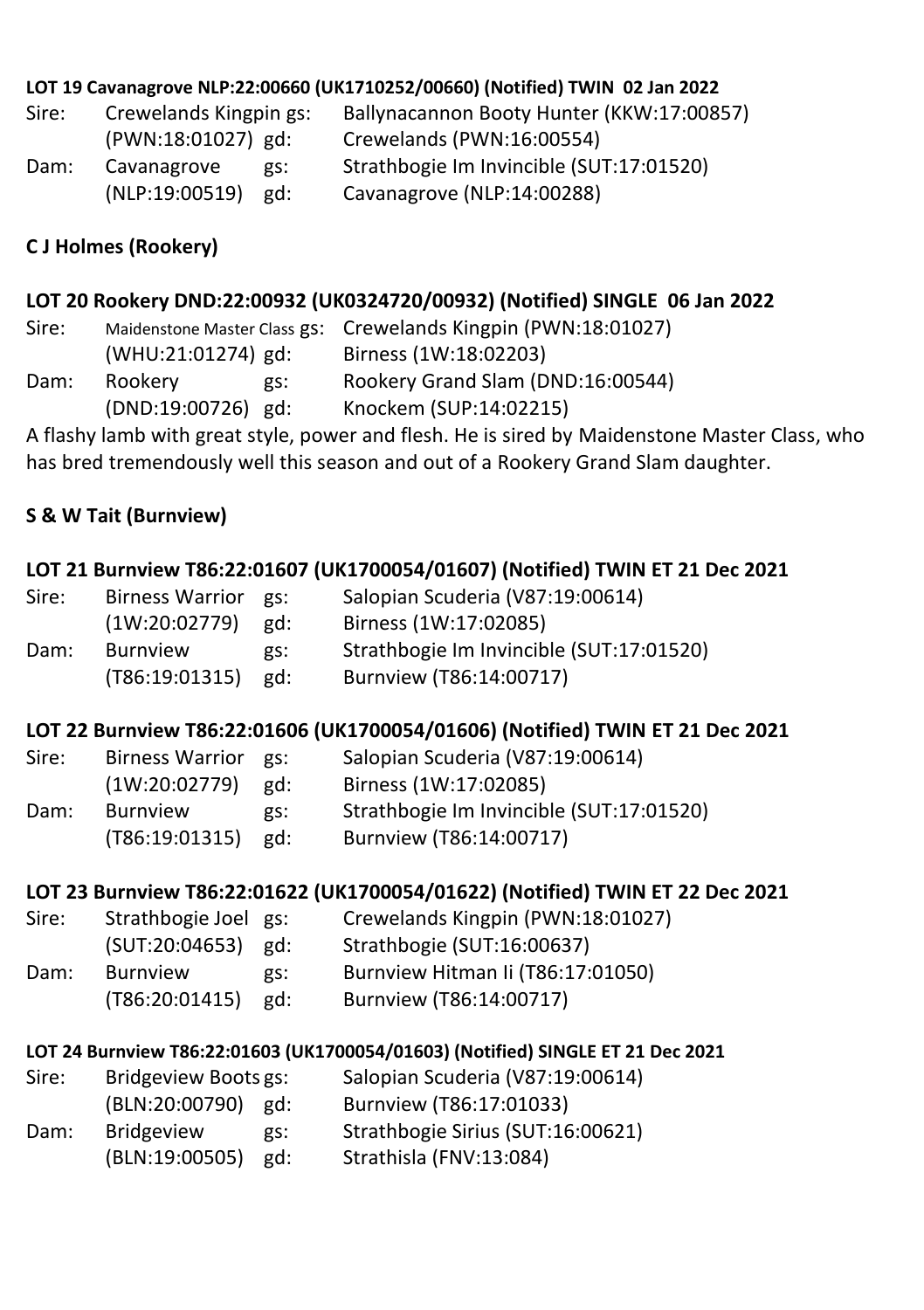#### **LOT 25 Burnview T86:22:01599 (UK1700054/01599) (Notified) SINGLE ET 20 Dec 2021**

| Sire: | Bridgeview Boots gs: |     | Salopian Scuderia (V87:19:00614)  |
|-------|----------------------|-----|-----------------------------------|
|       | (BLN:20:00790) gd:   |     | Burnview (T86:17:01033)           |
| Dam:  | <b>Bridgeview</b>    | gs: | Strathbogie Sirius (SUT:16:00621) |
|       | (BLN:19:00505)       | gd: | Strathisla (FNV:13:084)           |

#### **Ian Donald (Donbraid)**

#### **LOT 26 Donbraid KSX:22:00559 (UK1700353/00559) (Notified) TWIN ET 13 Jan 2022**

| Sire: | Strathbogie Joel gs: |     | Crewelands Kingpin (PWN:18:01027)        |
|-------|----------------------|-----|------------------------------------------|
|       | $(SUT:20:04653)$ gd: |     | Strathbogie (SUT:16:00637)               |
| Dam:  | Donbraid             | gs: | Strathbogie Im Invincible (SUT:17:01520) |
|       | (KSX:19:00434)       | ed: | Burnview (T86:17:01056)                  |

Sired by Strathbogie Joel who was purchased at Lanark for 13,000gns, his top son sold for 14,000gns at Ballymena 2021. Burnview 1056 (gdam) was purchased for 4600gns selling daughters to 2500gns at the Bonanza sale 2021. Her sister bred ram lambs to 14,000gns to Suffolk Elevange De Nives in Belgium.

#### **LOT 27 Donbraid KSX:22:00562 (UK1700353/00562) (Notified) TWIN ET 16 Jan 2022**

| Sire: | Strathbogie Joel gs: |     | Crewelands Kingpin (PWN:18:01027) |
|-------|----------------------|-----|-----------------------------------|
|       | (SUT:20:04653)       | gd: | Strathbogie (SUT:16:00637)        |
| Dam:  | Donbraid             | gs: | Birness Babe Magnet (1W:18:02306) |
|       | (KSX:20:00362)       | gd: | Burnview (T86:17:01056)           |

Sired by Strathbogie Joel who was purchased at Lanark for 13,000gns, his top son sold for 14,000gns at Ballymena 2021. Burnview 1056 (gdam) was purchased for 4600gns selling daughters to 2500gns at the Bonanza sale 2021. Her sister bred ram lambs to 14,000gns to Suffolk Elevange De Nives in Belgium.

#### **D McMenamin (Mullinvale)**

#### **LOT 28 Mullinvale UJU:22:03181 (IE041668203181F) ET 30 Dec 2021**

| Sire: | <b>Birness Warrior</b> | gs: | Salopian Scuderia (V87:19:00614)      |
|-------|------------------------|-----|---------------------------------------|
|       | (1W:20:02779)          | gd: | Birness (1W:17:02085)                 |
| Dam:  | Smithston              | gs: | Benedyglen Black Magic (STC:17:00325) |
|       | (LXX:19:05240)         | gd: | Smithston (LXX:15:02422)              |

Another Birness Warrior son out of a good Smithson gimmer purchased privately (photo). A lamb with great length and hard muscle.